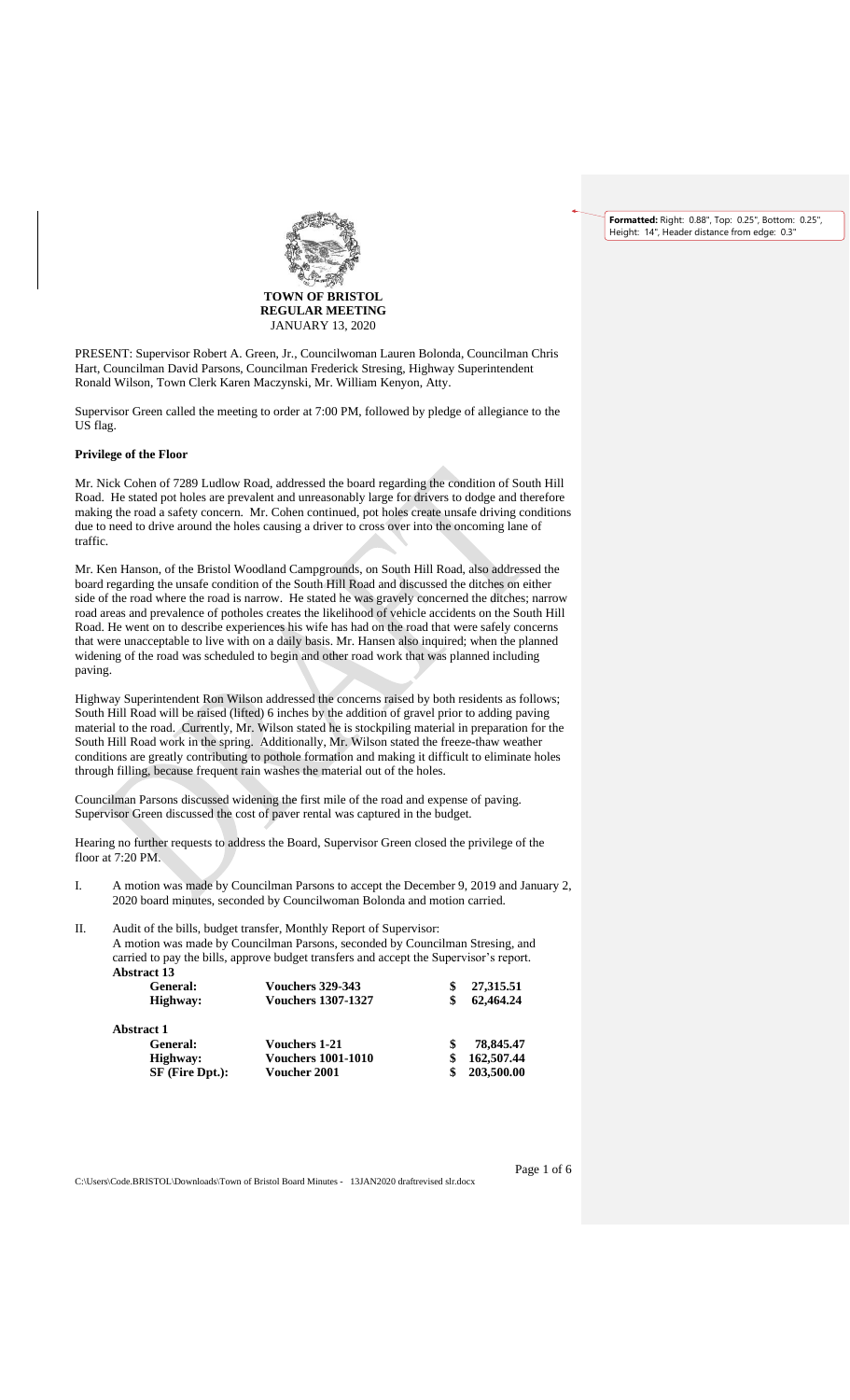#### III. Monthly reports from:

- A. Highway: Superintendent Ron Wilson presented his report. Mr. Wilson reported the auction outcome of the 1997 John Deere 644G loader with *Auctions International*. The final bid was \$30,500, not the \$22,000. as previously discussed. Board discussion of the final bid and positive auction outcome of the Loader. Mr. Wilson discussed his need for a salt/gravel tailgate spreader on car1 for roads that are difficult for large trucks, example Day Road. He is reviewing an auger system (not gravity feed) spreader for car1 and he estimated the cost of the spreader at \$4000. He stated he has ordered the replacement vehicle for car1; 2020 F350 Ford pickup.
- B. Planning Board & Zoning Board of Appeals and Code Office; Report from Mrs. Sandra Riker. Mrs. Riker reported the Code Officer, Chris Jensen, has suggested revisions to Article Six of the Town Building Code. The Planning Board is evaluating Mr. Jensen's suggestions and considering the addition of a second meeting date each month due to the work load created by reviewing and restructuring the Town's building code with Code 360. ZBA - Mrs. Riker reported on the status of the large solar project for Mr. & Mrs. Joe Green's land on Footer Road and County Road 2. A Resolution was passed by the ZBA stating there is not enough data to approve a Special Use Permit at this time and will forward the updated application when submitted to the Code Office and on to the Planning Board for their review and approval of the Site Plan submitted and the SEQRA review and responses from various government authorities.

Code Office-Mrs. Riker reported the total valuation for building permits in the Town of Bristol for 2019 was \$2,497,647.50, with the building of 8 new homes in the town.

- C. Parks/Special committee. Park Commissioner Mr. Stevens reported he is completing the grant paperwork for work done in 2019, for reimbursement. Bristol Fun Day will again be held on the second Sunday in June or June 14, 2020. Mr. Stevens is scheduling Bristol Fun Day organizational meetings beginning in February. Mr. Stevens would like a 'Welcome to Bristol' sign on Co. Rd. 33 and smaller signs added on each Welcome sign that read Bristol Fun Day, the 2<sup>nd</sup> Sunday in June. Board discussing followed and advised Mr. Stevens to seek cost estimates from the company recently used to refurbish the Town's signs; Supervisor Green discussed revisiting the fee structure for park facility rental. Commissioner Stevens said he would review other parks fee's and create a revised fee structure for board review.
- D. Town Clerk report. Mrs. Maczynski presented her report. Total disbursements were \$685.20 for the month of December 2019. The Town Clerk's office is busy with the collection of Town & County Taxes; to date about 15% of the warrant has been collected. One check has been written to the Supervisor for \$250,000.

\_\_\_\_\_\_\_\_\_\_\_\_\_\_\_\_\_\_\_\_\_\_\_\_\_\_\_\_\_\_\_\_\_\_\_\_\_\_\_\_\_\_\_\_\_\_\_\_\_\_\_\_\_\_\_\_\_\_\_\_\_\_\_\_\_\_\_\_\_\_\_\_\_\_\_\_\_\_\_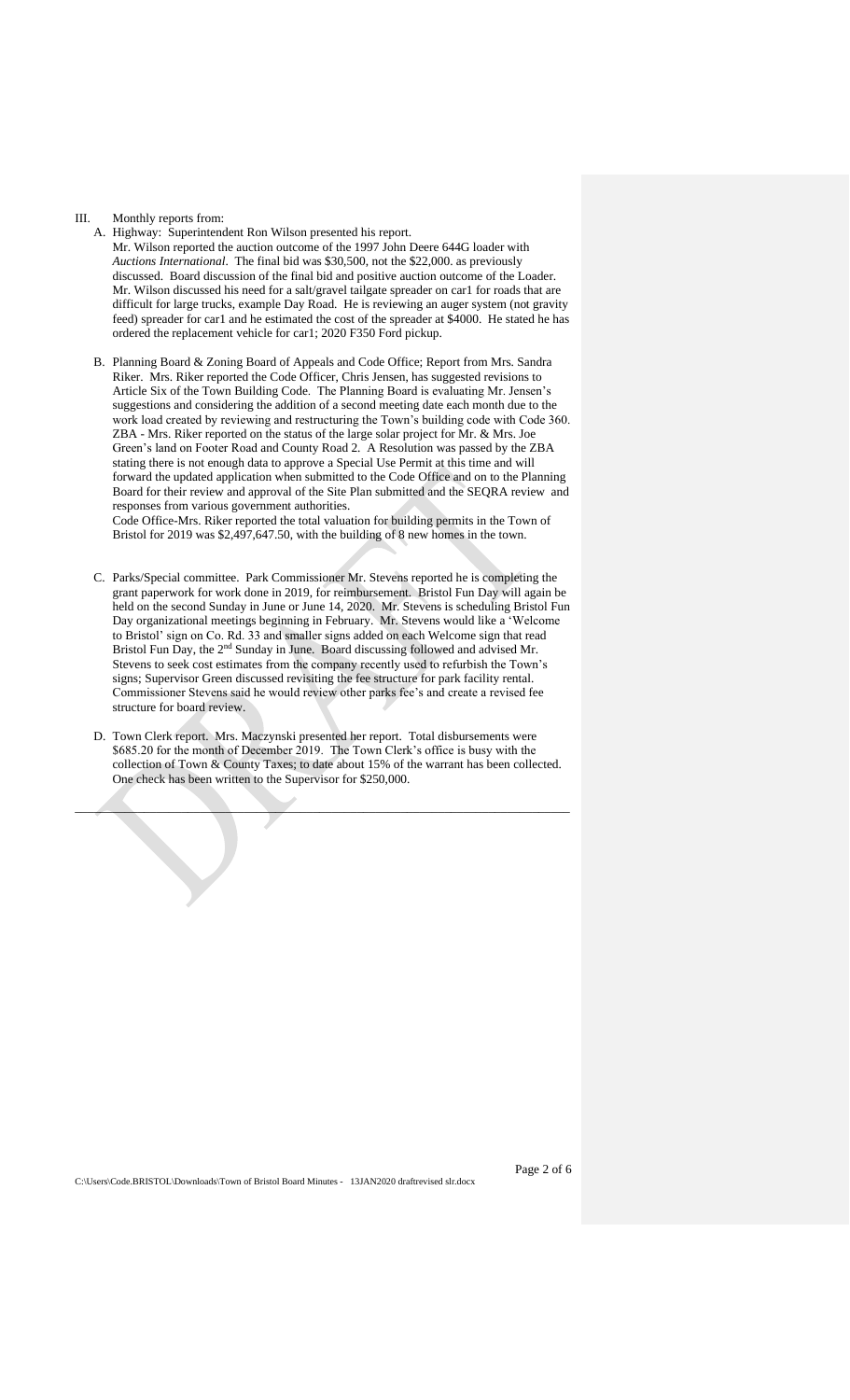

## **\_\_\_\_\_\_\_\_\_\_\_\_\_\_ AUTHORIZATION FOR TOWN CLERK'S OFFICE TO ACCEPT CREDIT AND DEBIT CARDS FOR TAX PAYMENT AND TOWN CLERK FEE'S**

**WHEREAS**, The Town Board of the Town of Bristol approves Town Clerk office to accept credit card and debit card transactions through BAS TAX Program both online and in office for Town and County Taxes, and Williamson Law Book Town Clerk Program for all Town Clerk fees; and

**WHEREAS**, There will be no charge to the Town of Bristol for this service; and

**RESOLVED**, That these Town Clerk Fee's will be deposited in the Town of Bristol Clerk checking account #0104068514 with no expense to the Town and the Town Clerk will be notified the following day with an itemized listing; and, be it further

**RESOLVED**, That Town & County TAXES will be deposited in the Town of Bristol Tax Collector's checking account #1103270230 with no expense to the Town and the Tax Collector (Town Clerk) will be notified the following day with an itemized listing; and, be it further

The question of the adoption of the foregoing was duly put to a roll call vote, performed by Karen Maczynski, Bristol Town Clerk, which resulted as follows:

**Motion:** By Councilwoman Bolonda **Second:** By Councilman Parsons **Voting:** Supervisor Green - yes Councilman Hart - yes Councilwoman Bolonda - yes Councilman Parsons - yes Councilman Stresing - yes

I hereby certify that I have compared a copy of a Resolution with the original thereof duly adopted by the Town Board of such Town meeting of such Board, held on the 13<sup>th</sup> day of January, 2020 and that the same is true and correct copy of such Resolution and of the whole thereof. In testimony thereof, I have hereunto set my hand and affixed the Seal of said Town this 13<sup>th</sup> day of January 2020.

\_\_\_\_\_\_\_\_\_\_\_\_\_\_\_\_\_\_\_\_\_\_\_\_\_\_\_\_\_\_\_\_\_\_\_\_\_\_\_\_\_\_\_\_\_\_\_\_\_\_\_\_\_\_\_\_\_\_\_\_\_\_\_\_\_\_\_\_\_\_\_\_\_\_\_\_\_\_\_\_\_\_\_\_\_

Karen Maczynski Bristol Town Clerk

\_\_\_\_\_\_\_\_\_\_\_\_\_\_\_\_\_\_\_\_\_\_\_\_\_\_\_\_\_\_\_\_

C:\Users\Code.BRISTOL\Downloads\Town of Bristol Board Minutes - 13JAN2020 draftrevised slr.docx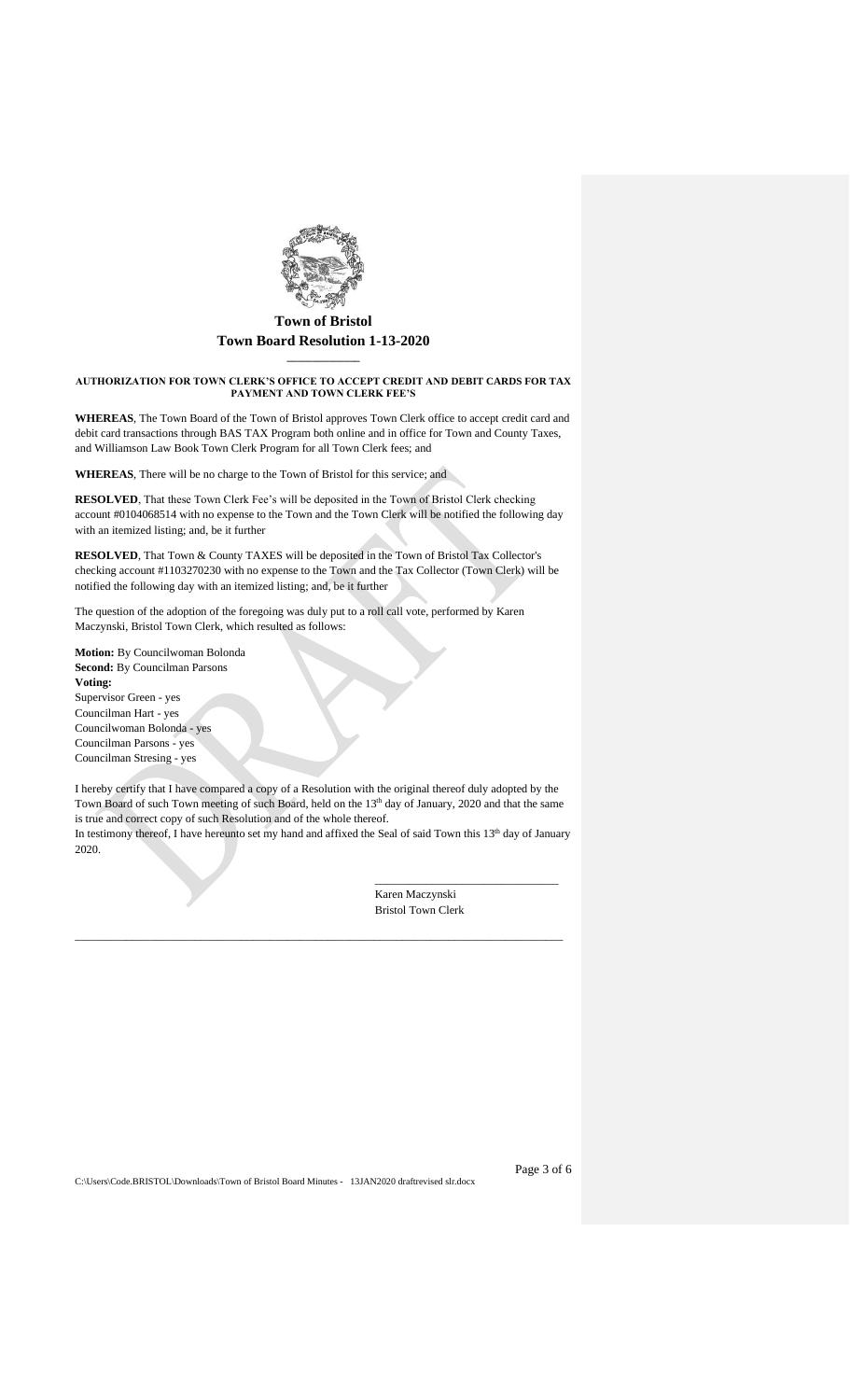The above resolution was thereupon duly adopted January 13, 2020.

Councilman Parsons motioned to accept all department reports and seconded by Councilwoman Bolonda, and motion carried.

- IV. Old Business: none
- V. New Business
	- A. Uniform Justice Court Act audit & Annual Audit of the Town Books The audit will be conducted by all board members on January 21, 2020.

\_\_\_\_\_\_\_\_\_\_\_\_\_\_\_\_\_\_\_\_\_\_\_\_\_\_\_\_\_\_\_\_\_\_\_\_\_\_\_\_\_\_\_\_\_\_\_\_\_\_\_\_\_\_\_\_\_\_\_\_\_\_\_\_\_\_\_\_\_\_\_\_\_\_\_\_\_\_\_

- B. Annual dog contract with Ontario County has been completed.
- C. Purchasing guideline adoption.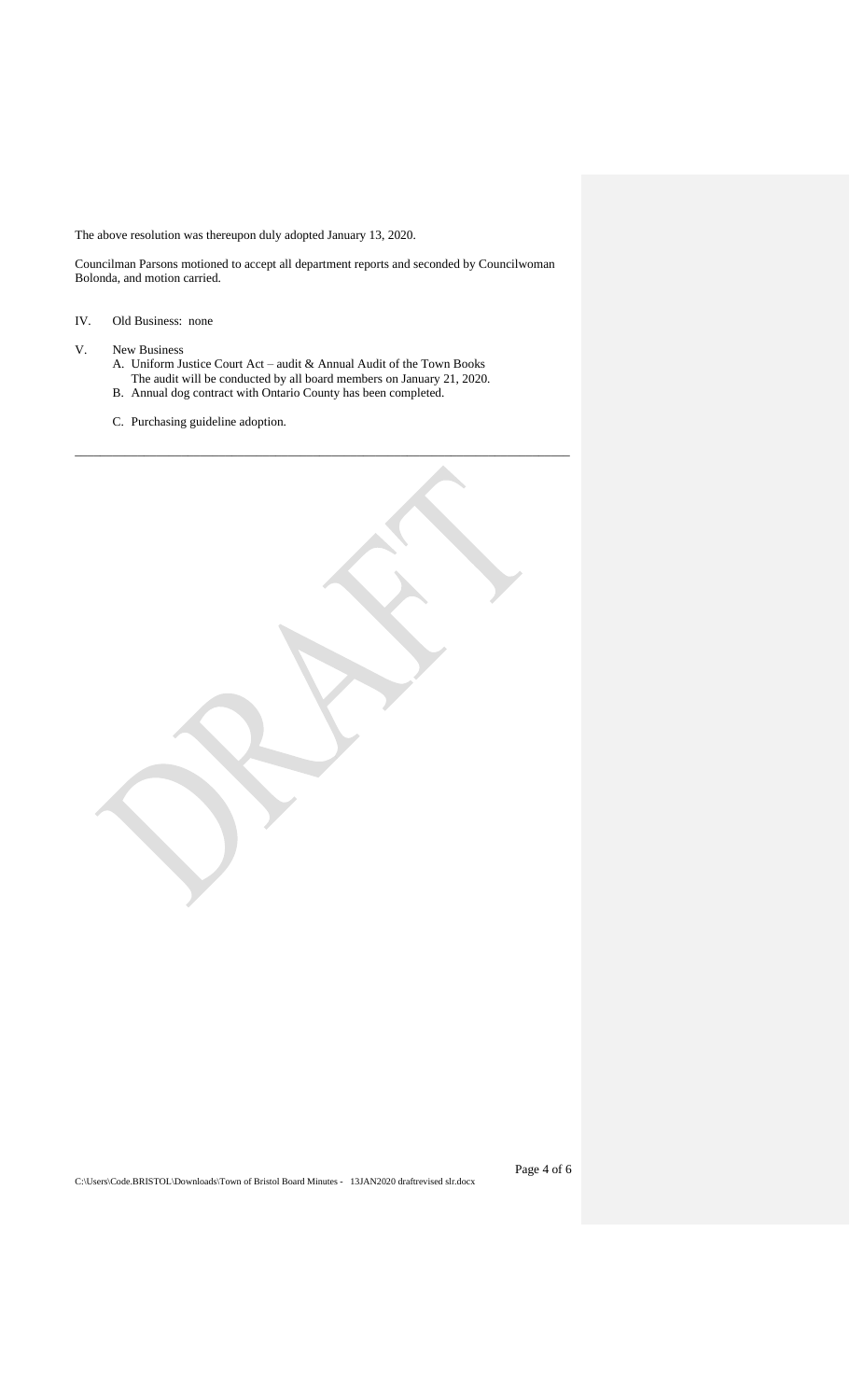

#### **2020**

WHEREAS, Section 104-B of the General Municipal Law (GML) requires every town to adopt internal policies and procedures governing all procurement of goods and services not subject to the bidding requirements of GML, Section 103 or any other law; and

WHEREAS, comments have been solicited from those officers of the town involved with procurement; now therefore be it

RESOLVED, that the Town of Bristol does hereby adopt the following procurement policies and procedures:

GUIDELINE 1. Every prospective purchase of goods or services shall be evaluated to determine the applicability of GML, Section 103. Every town officer, board, department head or other personnel with the requisite purchasing authority (herein after Purchaser) shall estimate the cumulative amount of the items of supply or equipment needed in a given fiscal year. That estimate shall include the canvass of other town departments and past history to determine the likely year value of the commodity to be acquired. The information gathered and conclusions reached shall be documented and kept with the file or other documentation supporting the purchase activity.

GUIDELINE 2. All purchases of a) supplies or equipment which will exceed \$20,000.00 in a fiscal year or b) public works contracts over \$30,000.00 shall be formally bid pursuant to GML 103.

## GUIDELINE 3. All estimated purchases of:

Less than \$20,000.00 but greater than \$5,000.00 require a written request for a proposal (RFP) and written/fax quote, E quote from 3 (three) vendors.

Less than \$5,000.00 but greater than \$3,000.00 requires an oral request for the goods oral. written/fax, E quotes from 2 (two) vendors.

Less than \$3,000.00 but greater than \$500.00 are left to the discretion of the purchaser.

## ALL ESTIMATES FOR PUBLIC WORKS CONTRACTS:

Over \$35,000.00 are subject to competitive bidding.

Less than \$35,000.00 but greater than \$10,000.00 require a written/fax E quote from 2 (two) contractors.

Less than \$10,000.00 but greater than \$5,000.00 are left to the discretion of the purchaser.

Any written RFP shall describe the desired goods, quantity and the particulars of delivery. The purchaser shall compile a list of all vendors from whom written/fax/oral quotes have been requested and written/fax/oral quotes offered.

All information gathered om complying with the procedures of the Guidelines shall be preserved and filed with documentation supporting the subsequent purchase or public works contract.

GUILDELINE 4. A) If a written/fax/oral quote is below the state contract price, no further quotes are necessary,

 B) Purchase of goods that are environmentally safe, even if they ate higher in price than a non-environmentally safe product is allowed.

C:\Users\Code.BRISTOL\Downloads\Town of Bristol Board Minutes - 13JAN2020 draftrevised slr.docx

Page 5 of 6